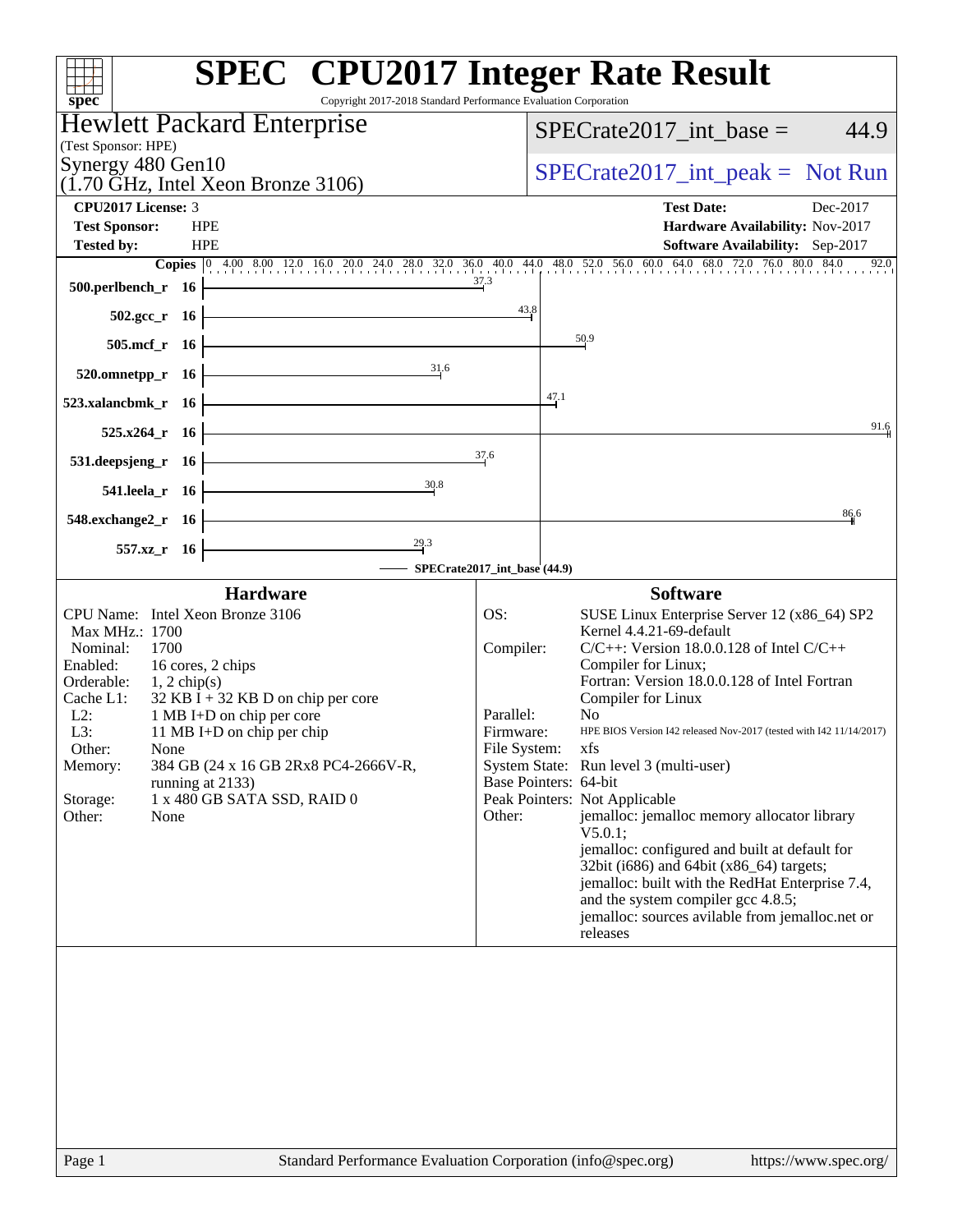

# **[SPEC CPU2017 Integer Rate Result](http://www.spec.org/auto/cpu2017/Docs/result-fields.html#SPECCPU2017IntegerRateResult)**

Copyright 2017-2018 Standard Performance Evaluation Corporation

### Hewlett Packard Enterprise

(Test Sponsor: HPE)

(1.70 GHz, Intel Xeon Bronze 3106)

SPECrate2017 int\_base =  $44.9$ 

# Synergy 480 Gen10  $S^{perg}$   $S^{perg}$   $S^{perg}$   $S^{perg}$   $S^{per}$   $S^{per}$   $S^{per}$   $S^{per}$   $S^{per}$   $S^{per}$   $S^{per}$   $S^{per}$   $S^{per}$   $S^{per}$   $S^{per}$   $S^{per}$   $S^{per}$   $S^{per}$   $S^{per}$   $S^{per}$   $S^{per}$   $S^{per}$   $S^{per}$   $S^{per}$   $S^{per}$   $S^{per}$   $S^{per}$   $S^{per}$   $S^{$

**[CPU2017 License:](http://www.spec.org/auto/cpu2017/Docs/result-fields.html#CPU2017License)** 3 **[Test Date:](http://www.spec.org/auto/cpu2017/Docs/result-fields.html#TestDate)** Dec-2017 **[Test Sponsor:](http://www.spec.org/auto/cpu2017/Docs/result-fields.html#TestSponsor)** HPE **[Hardware Availability:](http://www.spec.org/auto/cpu2017/Docs/result-fields.html#HardwareAvailability)** Nov-2017

**[Tested by:](http://www.spec.org/auto/cpu2017/Docs/result-fields.html#Testedby)** HPE **[Software Availability:](http://www.spec.org/auto/cpu2017/Docs/result-fields.html#SoftwareAvailability)** Sep-2017

#### **[Results Table](http://www.spec.org/auto/cpu2017/Docs/result-fields.html#ResultsTable)**

|                                             | <b>Base</b>   |                |       |                | <b>Peak</b> |                |       |               |                |              |                |              |                |              |
|---------------------------------------------|---------------|----------------|-------|----------------|-------------|----------------|-------|---------------|----------------|--------------|----------------|--------------|----------------|--------------|
| <b>Benchmark</b>                            | <b>Copies</b> | <b>Seconds</b> | Ratio | <b>Seconds</b> | Ratio       | <b>Seconds</b> | Ratio | <b>Copies</b> | <b>Seconds</b> | <b>Ratio</b> | <b>Seconds</b> | <b>Ratio</b> | <b>Seconds</b> | <b>Ratio</b> |
| 500.perlbench_r                             | 16            | 682            | 37.3  | 682            | 37.3        | 682            | 37.4  |               |                |              |                |              |                |              |
| $502.\text{gcc}_r$                          | 16            | 517            | 43.8  | 518            | 43.8        | 518            | 43.7  |               |                |              |                |              |                |              |
| $505$ .mcf r                                | 16            | 507            | 51.0  | 508            | 50.9        | 508            | 50.9  |               |                |              |                |              |                |              |
| 520.omnetpp_r                               | 16            | 663            | 31.6  | 663            | 31.6        | 664            | 31.6  |               |                |              |                |              |                |              |
| 523.xalancbmk_r                             | 16            | 359            | 47.1  | 359            | 47.1        | 359            | 47.0  |               |                |              |                |              |                |              |
| 525.x264 r                                  | 16            | 306            | 91.6  | 307            | 91.3        | 306            | 91.6  |               |                |              |                |              |                |              |
| 531.deepsjeng_r                             | 16            | 488            | 37.6  | 487            | 37.6        | 488            | 37.6  |               |                |              |                |              |                |              |
| 541.leela r                                 | 16            | 859            | 30.8  | 860            | 30.8        | 859            | 30.8  |               |                |              |                |              |                |              |
| 548.exchange2_r                             | 16            | 485            | 86.5  | 483            | 86.8        | 484            | 86.6  |               |                |              |                |              |                |              |
| 557.xz r                                    | 16            | 589            | 29.3  | 589            | 29.3        | 590            | 29.3  |               |                |              |                |              |                |              |
| $SPECrate2017$ int base =<br>44.9           |               |                |       |                |             |                |       |               |                |              |                |              |                |              |
| $SPECrate2017$ int peak =<br><b>Not Run</b> |               |                |       |                |             |                |       |               |                |              |                |              |                |              |

Results appear in the [order in which they were run](http://www.spec.org/auto/cpu2017/Docs/result-fields.html#RunOrder). Bold underlined text [indicates a median measurement](http://www.spec.org/auto/cpu2017/Docs/result-fields.html#Median).

#### **[Submit Notes](http://www.spec.org/auto/cpu2017/Docs/result-fields.html#SubmitNotes)**

 The numactl mechanism was used to bind copies to processors. The config file option 'submit' was used to generate numactl commands to bind each copy to a specific processor. For details, please see the config file.

#### **[Operating System Notes](http://www.spec.org/auto/cpu2017/Docs/result-fields.html#OperatingSystemNotes)**

 Stack size set to unlimited using "ulimit -s unlimited" Prior to runcpu invocation Filesystem page cache synced and cleared with: sync; echo 3> /proc/sys/vm/drop\_caches runspec command invoked through numactl i.e.: numactl --interleave=all runspec <etc> irqbalance disabled with "service irqbalance stop" tuned profile set wtih "tuned-adm profile throughput-performance" VM Dirty ratio was set to 40 using "echo 40 > /proc/sys/vm/dirty\_ratio" Numa balancing was disabled using "echo 0 > /proc/sys/kernel/numa\_balancing"

#### **[General Notes](http://www.spec.org/auto/cpu2017/Docs/result-fields.html#GeneralNotes)**

Environment variables set by runcpu before the start of the run: LD\_LIBRARY\_PATH = "/home/cpu2017/lib/ia32:/home/cpu2017/lib/intel64:/home/cpu2017/je5.0.1-32:/home/cpu2017/je5.0.1-64"

 Binaries compiled on a system with 1x Intel Core i7-4790 CPU + 32GB RAM memory using Redhat Enterprise Linux 7.4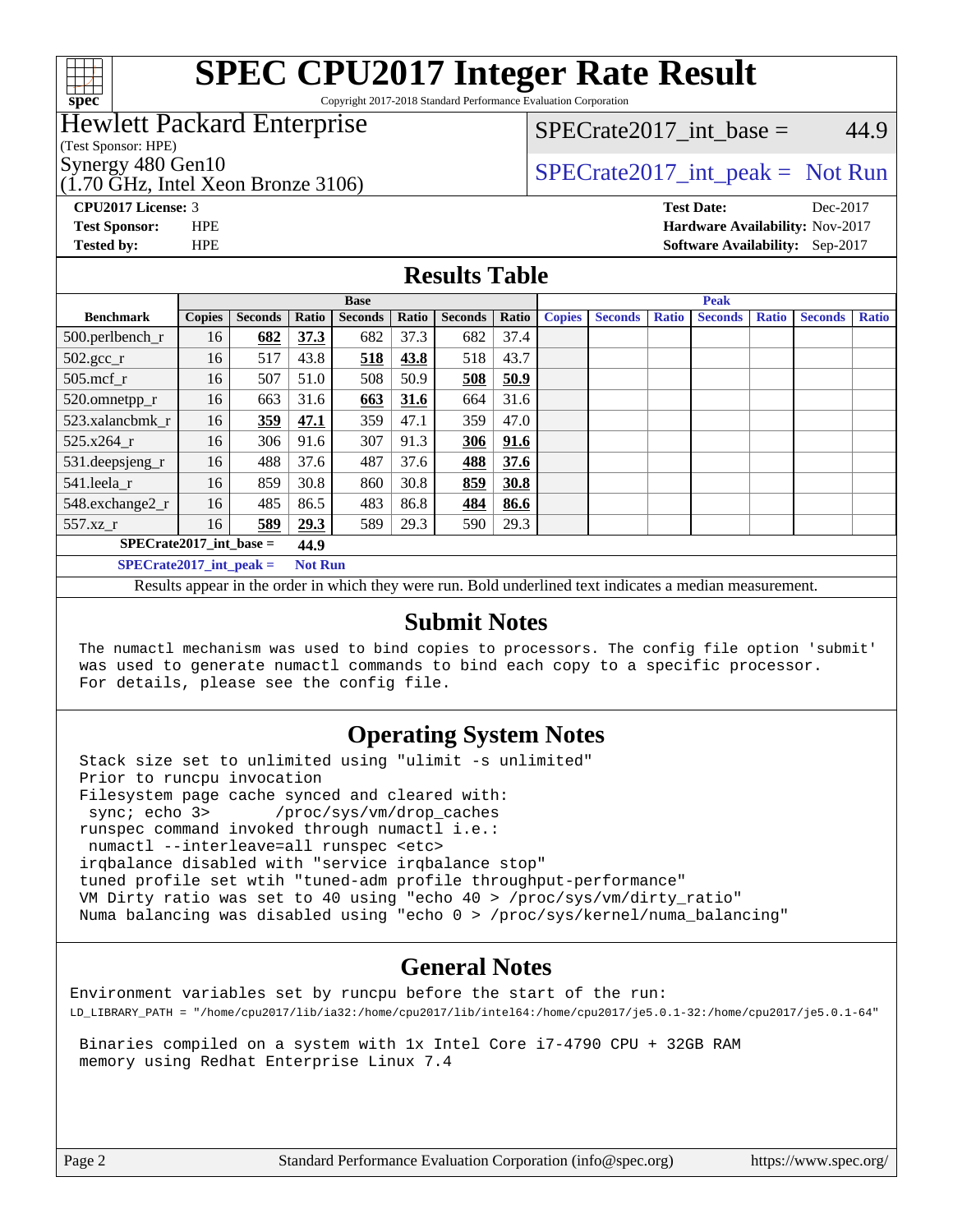#### **[SPEC CPU2017 Integer Rate Result](http://www.spec.org/auto/cpu2017/Docs/result-fields.html#SPECCPU2017IntegerRateResult)**  $+\!\!+\!\!$ Copyright 2017-2018 Standard Performance Evaluation Corporation **[spec](http://www.spec.org/)** Hewlett Packard Enterprise  $SPECTate2017\_int\_base = 44.9$ (Test Sponsor: HPE) Synergy 480 Gen10  $SPECrate2017$ \_int\_peak = Not Run (1.70 GHz, Intel Xeon Bronze 3106) **[CPU2017 License:](http://www.spec.org/auto/cpu2017/Docs/result-fields.html#CPU2017License)** 3 **[Test Date:](http://www.spec.org/auto/cpu2017/Docs/result-fields.html#TestDate)** Dec-2017 **[Test Sponsor:](http://www.spec.org/auto/cpu2017/Docs/result-fields.html#TestSponsor)** HPE **[Hardware Availability:](http://www.spec.org/auto/cpu2017/Docs/result-fields.html#HardwareAvailability)** Nov-2017 **[Tested by:](http://www.spec.org/auto/cpu2017/Docs/result-fields.html#Testedby)** HPE **[Software Availability:](http://www.spec.org/auto/cpu2017/Docs/result-fields.html#SoftwareAvailability)** Sep-2017 **[Platform Notes](http://www.spec.org/auto/cpu2017/Docs/result-fields.html#PlatformNotes)** BIOS Configuration: Thermal Configuration set to Maximum Cooling Memory Patrol Scrubbing set to Disabled LLC Prefetch set to Enabled LLC Dead Line Allocation set to Disabled Workload Profile set to General Throughput Compute Minimum Processor Idle Power Core C-State set to C1E State Workload Profile set to Custom Sub-NUMA Clustering set to Disabled Sysinfo program /home/cpu2017/bin/sysinfo Rev: r5797 of 2017-06-14 96c45e4568ad54c135fd618bcc091c0f running on sy480\_m3\_sles Wed Dec 6 21:44:19 2017 SUT (System Under Test) info as seen by some common utilities. For more information on this section, see <https://www.spec.org/cpu2017/Docs/config.html#sysinfo> From /proc/cpuinfo model name : Intel(R) Xeon(R) Bronze 3106 CPU @ 1.70GHz 2 "physical id"s (chips) 16 "processors" cores, siblings (Caution: counting these is hw and system dependent. The following excerpts from /proc/cpuinfo might not be reliable. Use with caution.) cpu cores : 8 siblings : 8 physical 0: cores 0 1 2 3 4 5 6 7 physical 1: cores 0 1 2 3 4 5 6 7 From lscpu: Architecture: x86\_64 CPU op-mode(s): 32-bit, 64-bit Byte Order: Little Endian CPU(s): 16 On-line CPU(s) list: 0-15 Thread(s) per core: 1 Core(s) per socket: 8 Socket(s): 2 NUMA node(s): 2 Vendor ID: GenuineIntel CPU family: 6 Model: 85 Model name: Intel(R) Xeon(R) Bronze 3106 CPU @ 1.70GHz Stepping: 4 CPU MHz: 1696.016 BogoMIPS: 3392.03 Virtualization: VT-x L1d cache: 32K **(Continued on next page)**Page 3 Standard Performance Evaluation Corporation [\(info@spec.org\)](mailto:info@spec.org) <https://www.spec.org/>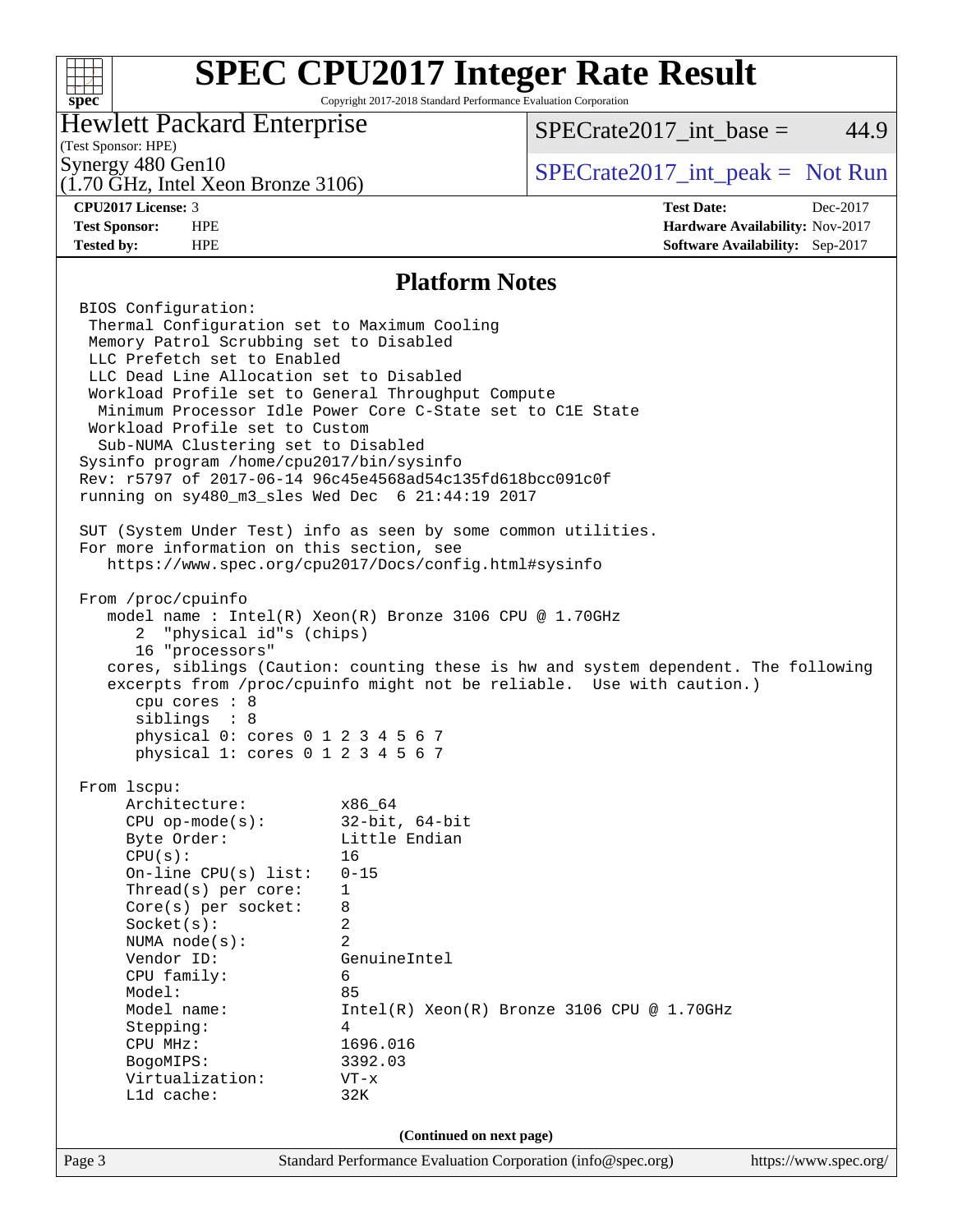#### **[SPEC CPU2017 Integer Rate Result](http://www.spec.org/auto/cpu2017/Docs/result-fields.html#SPECCPU2017IntegerRateResult)**  $+\!\!+\!\!$ Copyright 2017-2018 Standard Performance Evaluation Corporation **[spec](http://www.spec.org/)** Hewlett Packard Enterprise  $SPECTate2017\_int\_base = 44.9$ (Test Sponsor: HPE) Synergy 480 Gen10  $S^{perg}$   $S^{perg}$   $S^{perg}$   $S^{perg}$   $S^{per}$   $S^{per}$   $S^{per}$   $S^{per}$   $S^{per}$   $S^{per}$   $S^{per}$   $S^{per}$   $S^{per}$   $S^{per}$   $S^{per}$   $S^{per}$   $S^{per}$   $S^{per}$   $S^{per}$   $S^{per}$   $S^{per}$   $S^{per}$   $S^{per}$   $S^{per}$   $S^{per}$   $S^{per}$   $S^{per}$   $S^{per}$   $S^{$ (1.70 GHz, Intel Xeon Bronze 3106) **[CPU2017 License:](http://www.spec.org/auto/cpu2017/Docs/result-fields.html#CPU2017License)** 3 **[Test Date:](http://www.spec.org/auto/cpu2017/Docs/result-fields.html#TestDate)** Dec-2017 **[Test Sponsor:](http://www.spec.org/auto/cpu2017/Docs/result-fields.html#TestSponsor)** HPE **[Hardware Availability:](http://www.spec.org/auto/cpu2017/Docs/result-fields.html#HardwareAvailability)** Nov-2017 **[Tested by:](http://www.spec.org/auto/cpu2017/Docs/result-fields.html#Testedby)** HPE **[Software Availability:](http://www.spec.org/auto/cpu2017/Docs/result-fields.html#SoftwareAvailability)** Sep-2017 **[Platform Notes \(Continued\)](http://www.spec.org/auto/cpu2017/Docs/result-fields.html#PlatformNotes)** L1i cache: 32K L2 cache: 1024K<br>
L3 cache: 11264K  $L3$  cache: NUMA node0 CPU(s): 0-3,8-11 NUMA node1 CPU(s): 4-7,12-15 Flags: fpu vme de pse tsc msr pae mce cx8 apic sep mtrr pge mca cmov pat pse36 clflush dts acpi mmx fxsr sse sse2 ss ht tm pbe syscall nx pdpe1gb rdtscp lm constant\_tsc art arch\_perfmon pebs bts rep\_good nopl xtopology nonstop\_tsc aperfmperf eagerfpu pni pclmulqdq dtes64 monitor ds\_cpl vmx smx est tm2 ssse3 sdbg fma cx16 xtpr pdcm pcid dca sse4\_1 sse4\_2 x2apic movbe popcnt tsc\_deadline\_timer aes xsave avx f16c rdrand lahf\_lm abm 3dnowprefetch arat epb pln pts dtherm intel\_pt tpr\_shadow vnmi flexpriority ept vpid fsgsbase tsc\_adjust bmi1 hle avx2 smep bmi2 erms invpcid rtm cqm mpx avx512f avx512dq rdseed adx smap clflushopt clwb avx512cd avx512bw avx512vl xsaveopt xsavec xgetbv1 cqm\_llc cqm\_occup\_llc /proc/cpuinfo cache data cache size : 11264 KB From numactl --hardware WARNING: a numactl 'node' might or might not correspond to a physical chip. available: 2 nodes (0-1) node 0 cpus: 0 1 2 3 8 9 10 11 node 0 size: 193118 MB node 0 free: 192452 MB node 1 cpus: 4 5 6 7 12 13 14 15 node 1 size: 193534 MB node 1 free: 192836 MB node distances: node 0 1 0: 10 21 1: 21 10 From /proc/meminfo MemTotal: 395932484 kB HugePages\_Total: 0 Hugepagesize: 2048 kB From /etc/\*release\* /etc/\*version\* SuSE-release: SUSE Linux Enterprise Server 12 (x86\_64) VERSION = 12 PATCHLEVEL = 2 # This file is deprecated and will be removed in a future service pack or release. # Please check /etc/os-release for details about this release. os-release: NAME="SLES" VERSION="12-SP2" **(Continued on next page)**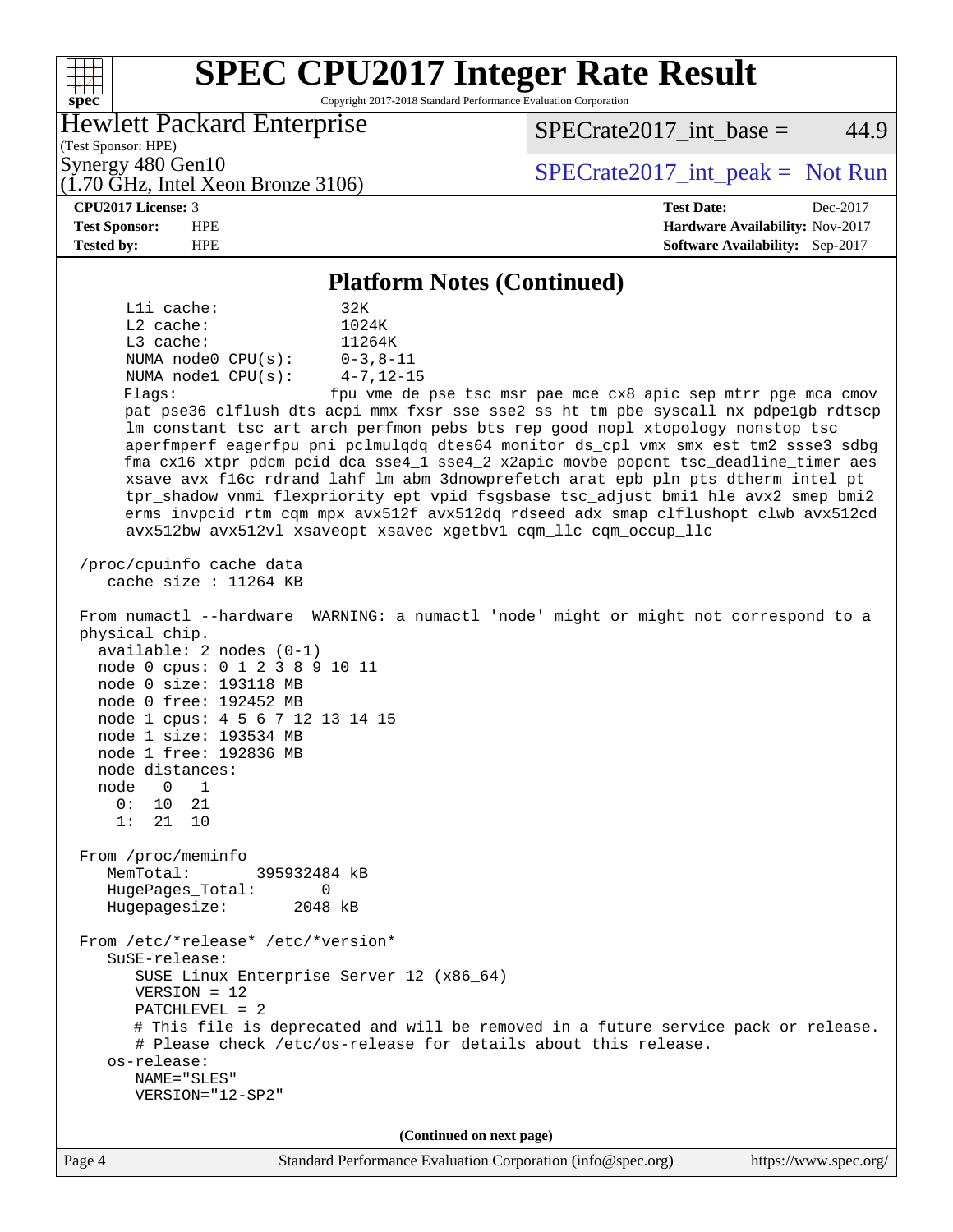#### $+\ +$ **[spec](http://www.spec.org/)**

# **[SPEC CPU2017 Integer Rate Result](http://www.spec.org/auto/cpu2017/Docs/result-fields.html#SPECCPU2017IntegerRateResult)**

Copyright 2017-2018 Standard Performance Evaluation Corporation

#### Hewlett Packard Enterprise

 $SPECTate2017\_int\_base = 44.9$ 

### (Test Sponsor: HPE)

(1.70 GHz, Intel Xeon Bronze 3106)

Synergy 480 Gen10  $SPECrate2017$ \_int\_peak = Not Run

**[CPU2017 License:](http://www.spec.org/auto/cpu2017/Docs/result-fields.html#CPU2017License)** 3 **[Test Date:](http://www.spec.org/auto/cpu2017/Docs/result-fields.html#TestDate)** Dec-2017 **[Test Sponsor:](http://www.spec.org/auto/cpu2017/Docs/result-fields.html#TestSponsor)** HPE **[Hardware Availability:](http://www.spec.org/auto/cpu2017/Docs/result-fields.html#HardwareAvailability)** Nov-2017 **[Tested by:](http://www.spec.org/auto/cpu2017/Docs/result-fields.html#Testedby)** HPE **[Software Availability:](http://www.spec.org/auto/cpu2017/Docs/result-fields.html#SoftwareAvailability)** Sep-2017

#### **[Platform Notes \(Continued\)](http://www.spec.org/auto/cpu2017/Docs/result-fields.html#PlatformNotes)**

 VERSION\_ID="12.2" PRETTY\_NAME="SUSE Linux Enterprise Server 12 SP2" ID="sles" ANSI\_COLOR="0;32" CPE\_NAME="cpe:/o:suse:sles:12:sp2"

uname -a:

 Linux sy480\_m3\_sles 4.4.21-69-default #1 SMP Tue Oct 25 10:58:20 UTC 2016 (9464f67) x86\_64 x86\_64 x86\_64 GNU/Linux

run-level 3 Dec 6 21:42

 SPEC is set to: /home/cpu2017 Filesystem Type Size Used Avail Use% Mounted on /dev/sda4 xfs 405G 79G 327G 20% /home

 Additional information from dmidecode follows. WARNING: Use caution when you interpret this section. The 'dmidecode' program reads system data which is "intended to allow hardware to be accurately determined", but the intent may not be met, as there are frequent changes to hardware, firmware, and the "DMTF SMBIOS" standard. BIOS HPE I42 11/14/2017 Memory: 24x UNKNOWN NOT AVAILABLE 16 GB 2 rank 2666, configured at 2133

(End of data from sysinfo program)

#### **[Compiler Version Notes](http://www.spec.org/auto/cpu2017/Docs/result-fields.html#CompilerVersionNotes)**

| CC.                      | 500.perlbench_r(base) 502.gcc_r(base) 505.mcf_r(base) 525.x264_r(base)<br>$557.xx$ $r(base)$       |  |  |  |  |
|--------------------------|----------------------------------------------------------------------------------------------------|--|--|--|--|
|                          | icc (ICC) 18.0.0 20170811<br>Copyright (C) 1985-2017 Intel Corporation. All rights reserved.       |  |  |  |  |
|                          | CXXC 520.omnetpp $r(base)$ 523.xalancbmk $r(base)$ 531.deepsjeng $r(base)$<br>$541.$ leela r(base) |  |  |  |  |
|                          | icpc (ICC) 18.0.0 20170811<br>Copyright (C) 1985-2017 Intel Corporation. All rights reserved.      |  |  |  |  |
| FC                       | 548.exchange2 r(base)                                                                              |  |  |  |  |
| (Continued on next page) |                                                                                                    |  |  |  |  |
| Page 5                   | Standard Performance Evaluation Corporation (info@spec.org)<br>https://www.spec.org/               |  |  |  |  |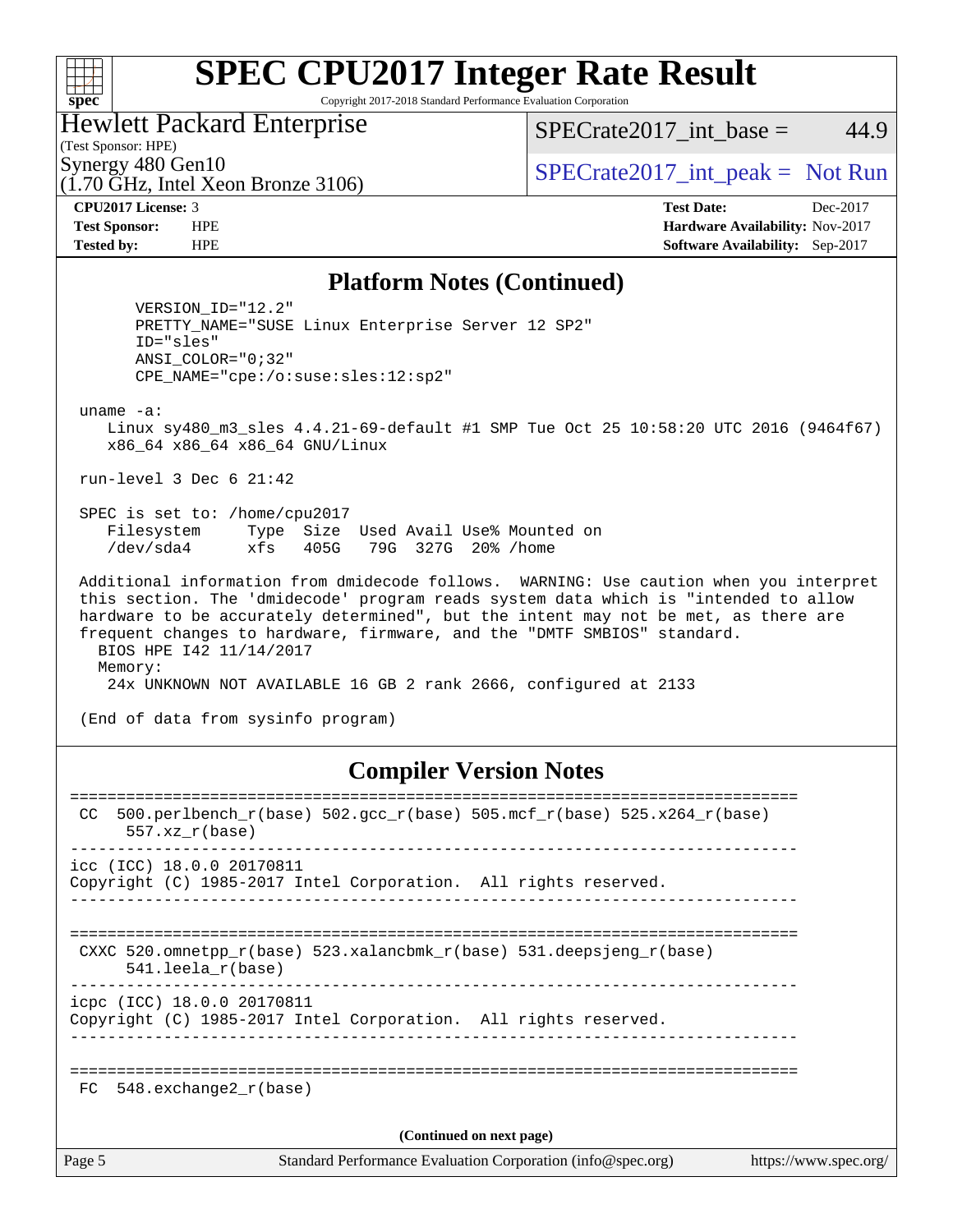#### $+\ +$ **[spec](http://www.spec.org/)**

# **[SPEC CPU2017 Integer Rate Result](http://www.spec.org/auto/cpu2017/Docs/result-fields.html#SPECCPU2017IntegerRateResult)**

Copyright 2017-2018 Standard Performance Evaluation Corporation

#### Hewlett Packard Enterprise

(Test Sponsor: HPE)

 $SPECTate2017\_int\_base = 44.9$ 

(1.70 GHz, Intel Xeon Bronze 3106)

Synergy 480 Gen10  $SPECrate2017$ \_int\_peak = Not Run

**[CPU2017 License:](http://www.spec.org/auto/cpu2017/Docs/result-fields.html#CPU2017License)** 3 **[Test Date:](http://www.spec.org/auto/cpu2017/Docs/result-fields.html#TestDate)** Dec-2017 **[Test Sponsor:](http://www.spec.org/auto/cpu2017/Docs/result-fields.html#TestSponsor)** HPE **[Hardware Availability:](http://www.spec.org/auto/cpu2017/Docs/result-fields.html#HardwareAvailability)** Nov-2017 **[Tested by:](http://www.spec.org/auto/cpu2017/Docs/result-fields.html#Testedby)** HPE **[Software Availability:](http://www.spec.org/auto/cpu2017/Docs/result-fields.html#SoftwareAvailability)** Sep-2017

### **[Compiler Version Notes \(Continued\)](http://www.spec.org/auto/cpu2017/Docs/result-fields.html#CompilerVersionNotes)**

------------------------------------------------------------------------------

ifort (IFORT) 18.0.0 20170811

Copyright (C) 1985-2017 Intel Corporation. All rights reserved.

------------------------------------------------------------------------------

# **[Base Compiler Invocation](http://www.spec.org/auto/cpu2017/Docs/result-fields.html#BaseCompilerInvocation)**

[C benchmarks](http://www.spec.org/auto/cpu2017/Docs/result-fields.html#Cbenchmarks):

[icc](http://www.spec.org/cpu2017/results/res2018q1/cpu2017-20171212-01859.flags.html#user_CCbase_intel_icc_18.0_66fc1ee009f7361af1fbd72ca7dcefbb700085f36577c54f309893dd4ec40d12360134090235512931783d35fd58c0460139e722d5067c5574d8eaf2b3e37e92)

[C++ benchmarks:](http://www.spec.org/auto/cpu2017/Docs/result-fields.html#CXXbenchmarks) [icpc](http://www.spec.org/cpu2017/results/res2018q1/cpu2017-20171212-01859.flags.html#user_CXXbase_intel_icpc_18.0_c510b6838c7f56d33e37e94d029a35b4a7bccf4766a728ee175e80a419847e808290a9b78be685c44ab727ea267ec2f070ec5dc83b407c0218cded6866a35d07)

[Fortran benchmarks](http://www.spec.org/auto/cpu2017/Docs/result-fields.html#Fortranbenchmarks): [ifort](http://www.spec.org/cpu2017/results/res2018q1/cpu2017-20171212-01859.flags.html#user_FCbase_intel_ifort_18.0_8111460550e3ca792625aed983ce982f94888b8b503583aa7ba2b8303487b4d8a21a13e7191a45c5fd58ff318f48f9492884d4413fa793fd88dd292cad7027ca)

# **[Base Portability Flags](http://www.spec.org/auto/cpu2017/Docs/result-fields.html#BasePortabilityFlags)**

 500.perlbench\_r: [-DSPEC\\_LP64](http://www.spec.org/cpu2017/results/res2018q1/cpu2017-20171212-01859.flags.html#b500.perlbench_r_basePORTABILITY_DSPEC_LP64) [-DSPEC\\_LINUX\\_X64](http://www.spec.org/cpu2017/results/res2018q1/cpu2017-20171212-01859.flags.html#b500.perlbench_r_baseCPORTABILITY_DSPEC_LINUX_X64) 502.gcc\_r: [-DSPEC\\_LP64](http://www.spec.org/cpu2017/results/res2018q1/cpu2017-20171212-01859.flags.html#suite_basePORTABILITY502_gcc_r_DSPEC_LP64) 505.mcf\_r: [-DSPEC\\_LP64](http://www.spec.org/cpu2017/results/res2018q1/cpu2017-20171212-01859.flags.html#suite_basePORTABILITY505_mcf_r_DSPEC_LP64) 520.omnetpp\_r: [-DSPEC\\_LP64](http://www.spec.org/cpu2017/results/res2018q1/cpu2017-20171212-01859.flags.html#suite_basePORTABILITY520_omnetpp_r_DSPEC_LP64) 523.xalancbmk\_r: [-DSPEC\\_LP64](http://www.spec.org/cpu2017/results/res2018q1/cpu2017-20171212-01859.flags.html#suite_basePORTABILITY523_xalancbmk_r_DSPEC_LP64) [-DSPEC\\_LINUX](http://www.spec.org/cpu2017/results/res2018q1/cpu2017-20171212-01859.flags.html#b523.xalancbmk_r_baseCXXPORTABILITY_DSPEC_LINUX) 525.x264\_r: [-DSPEC\\_LP64](http://www.spec.org/cpu2017/results/res2018q1/cpu2017-20171212-01859.flags.html#suite_basePORTABILITY525_x264_r_DSPEC_LP64) 531.deepsjeng\_r: [-DSPEC\\_LP64](http://www.spec.org/cpu2017/results/res2018q1/cpu2017-20171212-01859.flags.html#suite_basePORTABILITY531_deepsjeng_r_DSPEC_LP64) 541.leela\_r: [-DSPEC\\_LP64](http://www.spec.org/cpu2017/results/res2018q1/cpu2017-20171212-01859.flags.html#suite_basePORTABILITY541_leela_r_DSPEC_LP64) 548.exchange2\_r: [-DSPEC\\_LP64](http://www.spec.org/cpu2017/results/res2018q1/cpu2017-20171212-01859.flags.html#suite_basePORTABILITY548_exchange2_r_DSPEC_LP64) 557.xz\_r: [-DSPEC\\_LP64](http://www.spec.org/cpu2017/results/res2018q1/cpu2017-20171212-01859.flags.html#suite_basePORTABILITY557_xz_r_DSPEC_LP64)

# **[Base Optimization Flags](http://www.spec.org/auto/cpu2017/Docs/result-fields.html#BaseOptimizationFlags)**

#### [C benchmarks](http://www.spec.org/auto/cpu2017/Docs/result-fields.html#Cbenchmarks):

[-Wl,-z,muldefs](http://www.spec.org/cpu2017/results/res2018q1/cpu2017-20171212-01859.flags.html#user_CCbase_link_force_multiple1_b4cbdb97b34bdee9ceefcfe54f4c8ea74255f0b02a4b23e853cdb0e18eb4525ac79b5a88067c842dd0ee6996c24547a27a4b99331201badda8798ef8a743f577) [-xCORE-AVX512](http://www.spec.org/cpu2017/results/res2018q1/cpu2017-20171212-01859.flags.html#user_CCbase_f-xCORE-AVX512) [-ipo](http://www.spec.org/cpu2017/results/res2018q1/cpu2017-20171212-01859.flags.html#user_CCbase_f-ipo) [-O3](http://www.spec.org/cpu2017/results/res2018q1/cpu2017-20171212-01859.flags.html#user_CCbase_f-O3) [-no-prec-div](http://www.spec.org/cpu2017/results/res2018q1/cpu2017-20171212-01859.flags.html#user_CCbase_f-no-prec-div) [-qopt-mem-layout-trans=3](http://www.spec.org/cpu2017/results/res2018q1/cpu2017-20171212-01859.flags.html#user_CCbase_f-qopt-mem-layout-trans_de80db37974c74b1f0e20d883f0b675c88c3b01e9d123adea9b28688d64333345fb62bc4a798493513fdb68f60282f9a726aa07f478b2f7113531aecce732043) [-L/usr/local/je5.0.1-64/lib](http://www.spec.org/cpu2017/results/res2018q1/cpu2017-20171212-01859.flags.html#user_CCbase_jemalloc_link_path64_4b10a636b7bce113509b17f3bd0d6226c5fb2346b9178c2d0232c14f04ab830f976640479e5c33dc2bcbbdad86ecfb6634cbbd4418746f06f368b512fced5394) [-ljemalloc](http://www.spec.org/cpu2017/results/res2018q1/cpu2017-20171212-01859.flags.html#user_CCbase_jemalloc_link_lib_d1249b907c500fa1c0672f44f562e3d0f79738ae9e3c4a9c376d49f265a04b9c99b167ecedbf6711b3085be911c67ff61f150a17b3472be731631ba4d0471706)

[C++ benchmarks:](http://www.spec.org/auto/cpu2017/Docs/result-fields.html#CXXbenchmarks) [-Wl,-z,muldefs](http://www.spec.org/cpu2017/results/res2018q1/cpu2017-20171212-01859.flags.html#user_CXXbase_link_force_multiple1_b4cbdb97b34bdee9ceefcfe54f4c8ea74255f0b02a4b23e853cdb0e18eb4525ac79b5a88067c842dd0ee6996c24547a27a4b99331201badda8798ef8a743f577) [-xCORE-AVX512](http://www.spec.org/cpu2017/results/res2018q1/cpu2017-20171212-01859.flags.html#user_CXXbase_f-xCORE-AVX512) [-ipo](http://www.spec.org/cpu2017/results/res2018q1/cpu2017-20171212-01859.flags.html#user_CXXbase_f-ipo) [-O3](http://www.spec.org/cpu2017/results/res2018q1/cpu2017-20171212-01859.flags.html#user_CXXbase_f-O3) [-no-prec-div](http://www.spec.org/cpu2017/results/res2018q1/cpu2017-20171212-01859.flags.html#user_CXXbase_f-no-prec-div) [-qopt-mem-layout-trans=3](http://www.spec.org/cpu2017/results/res2018q1/cpu2017-20171212-01859.flags.html#user_CXXbase_f-qopt-mem-layout-trans_de80db37974c74b1f0e20d883f0b675c88c3b01e9d123adea9b28688d64333345fb62bc4a798493513fdb68f60282f9a726aa07f478b2f7113531aecce732043) [-L/usr/local/je5.0.1-64/lib](http://www.spec.org/cpu2017/results/res2018q1/cpu2017-20171212-01859.flags.html#user_CXXbase_jemalloc_link_path64_4b10a636b7bce113509b17f3bd0d6226c5fb2346b9178c2d0232c14f04ab830f976640479e5c33dc2bcbbdad86ecfb6634cbbd4418746f06f368b512fced5394) [-ljemalloc](http://www.spec.org/cpu2017/results/res2018q1/cpu2017-20171212-01859.flags.html#user_CXXbase_jemalloc_link_lib_d1249b907c500fa1c0672f44f562e3d0f79738ae9e3c4a9c376d49f265a04b9c99b167ecedbf6711b3085be911c67ff61f150a17b3472be731631ba4d0471706)

[Fortran benchmarks](http://www.spec.org/auto/cpu2017/Docs/result-fields.html#Fortranbenchmarks): [-Wl,-z,muldefs](http://www.spec.org/cpu2017/results/res2018q1/cpu2017-20171212-01859.flags.html#user_FCbase_link_force_multiple1_b4cbdb97b34bdee9ceefcfe54f4c8ea74255f0b02a4b23e853cdb0e18eb4525ac79b5a88067c842dd0ee6996c24547a27a4b99331201badda8798ef8a743f577) [-xCORE-AVX512](http://www.spec.org/cpu2017/results/res2018q1/cpu2017-20171212-01859.flags.html#user_FCbase_f-xCORE-AVX512) [-ipo](http://www.spec.org/cpu2017/results/res2018q1/cpu2017-20171212-01859.flags.html#user_FCbase_f-ipo) [-O3](http://www.spec.org/cpu2017/results/res2018q1/cpu2017-20171212-01859.flags.html#user_FCbase_f-O3) [-no-prec-div](http://www.spec.org/cpu2017/results/res2018q1/cpu2017-20171212-01859.flags.html#user_FCbase_f-no-prec-div)

**(Continued on next page)**

| Page 6 | Standard Performance Evaluation Corporation (info@spec.org) | https://www.spec.org/ |
|--------|-------------------------------------------------------------|-----------------------|
|        |                                                             |                       |